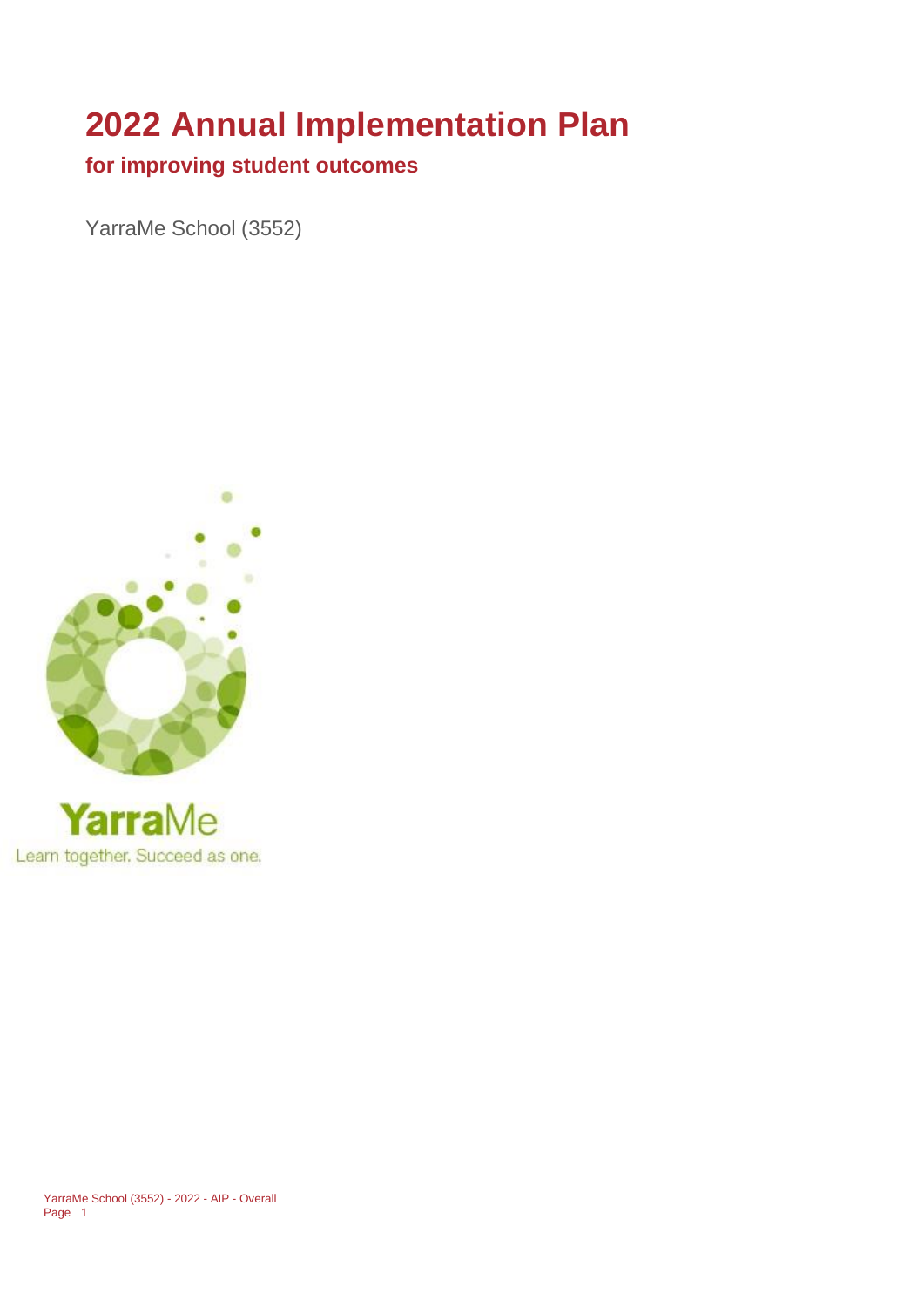## **Annual Goals and KIS**

| Goal 1                                                                                                                                                                                                                                                                                    | 2022 Priorities Goal<br>Some of our students have thrived in the remote learning environment, others have maintained their learning progress, and<br>some need extra learning and wellbeing support despite the best efforts of their teachers and families. In 2022 we will continue<br>to focus on student learning - with an increased focus on numeracy - and student wellbeing through the 2022 Priorities Goal, a<br>learning Key Improvement Strategy and a wellbeing Key Improvement Strategy. We will teach and support each student at<br>their point of need and in line with FISO. |                                              |
|-------------------------------------------------------------------------------------------------------------------------------------------------------------------------------------------------------------------------------------------------------------------------------------------|------------------------------------------------------------------------------------------------------------------------------------------------------------------------------------------------------------------------------------------------------------------------------------------------------------------------------------------------------------------------------------------------------------------------------------------------------------------------------------------------------------------------------------------------------------------------------------------------|----------------------------------------------|
| 12 Month Target 1.1                                                                                                                                                                                                                                                                       | For 2022 student and family positive connection remains to be our priority.                                                                                                                                                                                                                                                                                                                                                                                                                                                                                                                    |                                              |
| <b>Key Improvement Strategies</b>                                                                                                                                                                                                                                                         |                                                                                                                                                                                                                                                                                                                                                                                                                                                                                                                                                                                                | Is this KIS selected for focus this<br>year? |
| KIS <sub>1</sub><br>Priority 2022 Dimension                                                                                                                                                                                                                                               | Learning - Support both those who need extra support and those who have thrived to<br>continue to extend their learning, especially in numeracy                                                                                                                                                                                                                                                                                                                                                                                                                                                | Yes                                          |
| KIS <sub>2</sub><br>Priority 2022 Dimension                                                                                                                                                                                                                                               | Wellbeing - Effectively mobilise available resources to support students' wellbeing and<br>mental health, especially the most vulnerable                                                                                                                                                                                                                                                                                                                                                                                                                                                       | Yes                                          |
| Explain why the school has selected this<br>KIS as a focus for this year. Please make<br>reference to the self-evaluation, relevant<br>school data, the progress against School<br>Strategic Plan (SSP) goals, targets, and the<br>diagnosis of issues requiring particular<br>attention. | Schools are not required to provide a rationale as this is in line with system priorities for 2022.                                                                                                                                                                                                                                                                                                                                                                                                                                                                                            |                                              |
| Goal 2                                                                                                                                                                                                                                                                                    | Strengthen the emotional and social wellbeing of each student.                                                                                                                                                                                                                                                                                                                                                                                                                                                                                                                                 |                                              |
| 12 Month Target 2.1                                                                                                                                                                                                                                                                       | Pre and Post SSIS Screening used across all student cohorts<br>Teachers using 'Ready to Learn' online toolkit<br>Learner Profile audits continue. Include sensory profiles in updated version                                                                                                                                                                                                                                                                                                                                                                                                  |                                              |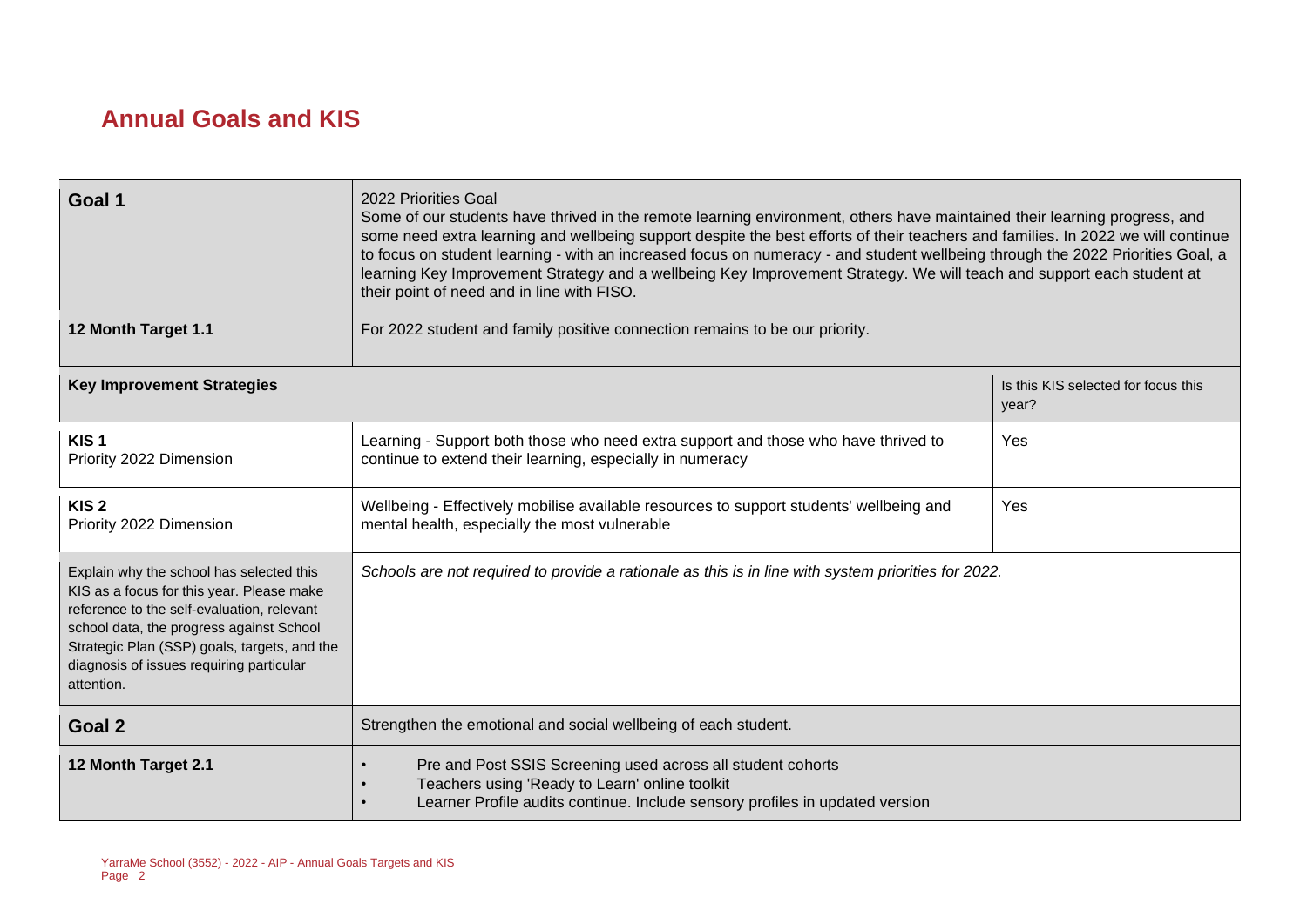|                                                         | Run a PD for staff on the first day of the year on the YarraMe teacher framework<br>Standardise the structure for teacher presentations of a student's SEL journey<br>Hosting CoP on Social and Emotional Learning<br>Curriculum Coordinator pre and post SEL assessment growth data<br>Teachers to reflect on all students' SEL journeys and lessons to be learnt<br>Run a PD for staff on the first day of the year on the YarraMe teacher framework<br>Standardise the structure for teacher presentations of a student's SEL journey<br>Investigate a self-regulation teaching framework (ALERT)<br>Continuing and refining of moderation system of student goals |                                              |
|---------------------------------------------------------|-----------------------------------------------------------------------------------------------------------------------------------------------------------------------------------------------------------------------------------------------------------------------------------------------------------------------------------------------------------------------------------------------------------------------------------------------------------------------------------------------------------------------------------------------------------------------------------------------------------------------------------------------------------------------|----------------------------------------------|
| 12 Month Target 2.2                                     | Fidelity assessment of SWPBS multi-tiered interventions (tier 1-3)<br>Well-Being officer to deliver well-being and mental health course<br>Integrate the YarraMe teacher document with the staff induction booklet<br>Review and refine the SSG guidelines<br>Refine the YarraMe teacher rubric for the context of outreach<br>In-house Professional Learning Series: Learner Hubs, SEL certification commences                                                                                                                                                                                                                                                       |                                              |
| 12 Month Target 2.3                                     | PLC teams to implement use of the SSIS SEL, six-phase process of Tell, Show, Do, Practice, Monitor Progress, and<br>$\bullet$<br>Generalise to teach each of these social-emotional skills.<br>Dedicated fortnightly PLC Meetings to explicitly focus on personalisation to inform lessons and team planners<br>$\bullet$<br>Consultant to introduce staff to peer observation as part of instructional model (T1/T2)<br>Teachers to use the PLP platform<br>Finalise the learning windows in curriculum team planning document<br>Refine outreach rubric to be a concrete observable developmental rubric based on first semester's trialing                         |                                              |
| <b>Key Improvement Strategies</b>                       |                                                                                                                                                                                                                                                                                                                                                                                                                                                                                                                                                                                                                                                                       | Is this KIS selected for focus this<br>year? |
| KIS <sub>1</sub><br>Curriculum planning and assessment  | Embed the school's focus on functional behaviour assessment to inform planning and<br>practice and personalisation of student learning.                                                                                                                                                                                                                                                                                                                                                                                                                                                                                                                               | Yes                                          |
| KIS <sub>2</sub><br><b>Building practice excellence</b> | Develop the capacity of YarraMe leaders to lead and model best practice.                                                                                                                                                                                                                                                                                                                                                                                                                                                                                                                                                                                              | Yes                                          |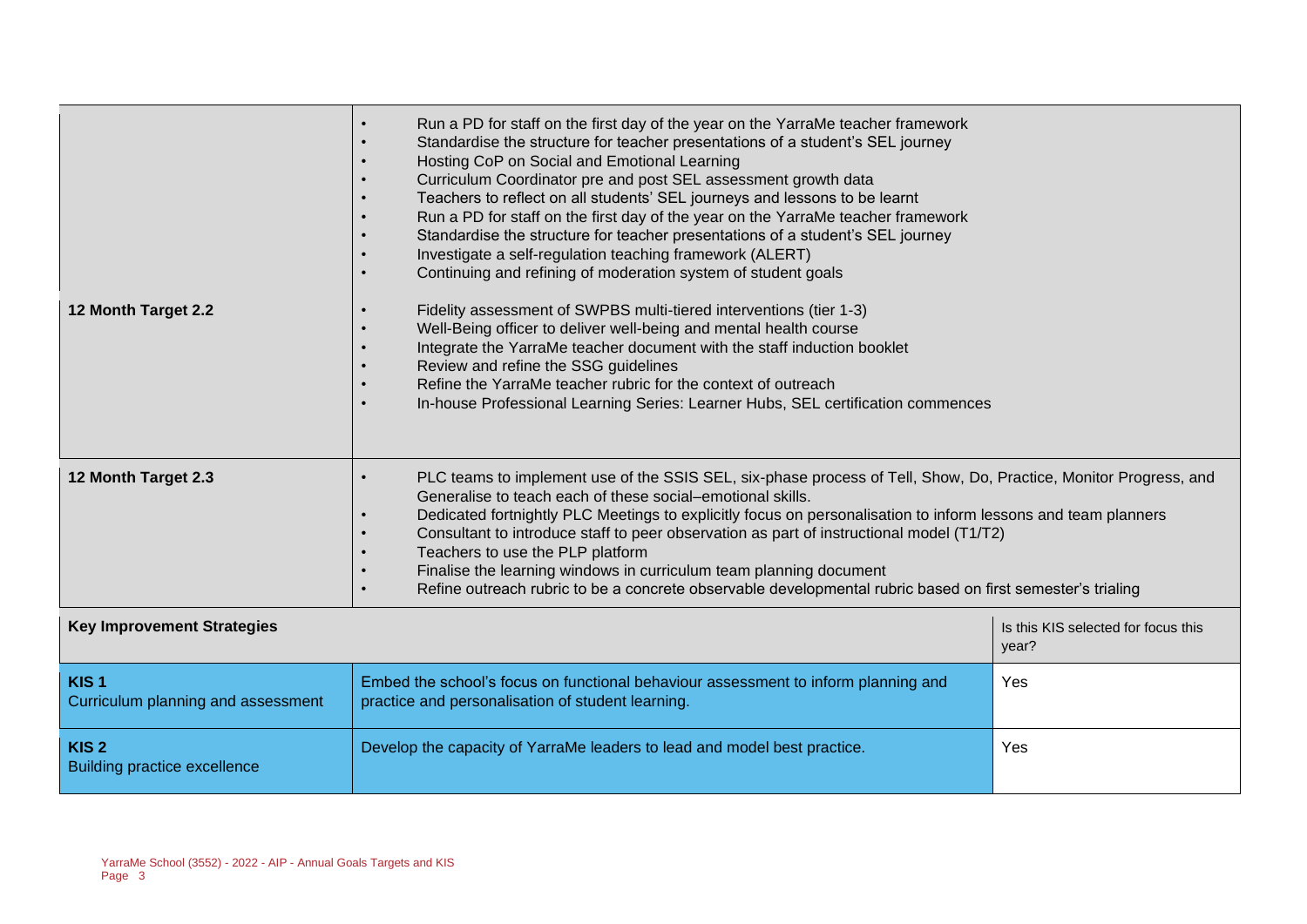| Explain why the school has selected this<br>KIS as a focus for this year. Please make<br>reference to the self-evaluation, relevant<br>school data, the progress against School<br>Strategic Plan (SSP) goals, targets, and the<br>diagnosis of issues requiring particular<br>attention. | Build teacher capacity and understanding to analyse and use various forms of information to develop consistency in<br>'Learner Profiles' to optimise personalisation of student learning<br>Develop teacher knowledge and capacity to plan for and implement evidence based interventions and programming.<br>Develop the capacity of YarraMe leaders to lead and model best practice<br>Develop individual teacher knowledge and capacity to work within an evidence-based RTI model that extends to<br>working as effective teams utilising the PLC inquiry process, to improve student behaviour through collaborative<br>planning and assessment practices, including moderation. |
|-------------------------------------------------------------------------------------------------------------------------------------------------------------------------------------------------------------------------------------------------------------------------------------------|---------------------------------------------------------------------------------------------------------------------------------------------------------------------------------------------------------------------------------------------------------------------------------------------------------------------------------------------------------------------------------------------------------------------------------------------------------------------------------------------------------------------------------------------------------------------------------------------------------------------------------------------------------------------------------------|
| Goal 3                                                                                                                                                                                                                                                                                    | To empower students to be independent and engaged learners                                                                                                                                                                                                                                                                                                                                                                                                                                                                                                                                                                                                                            |
| 12 Month Target 3.1                                                                                                                                                                                                                                                                       | Make a checklist in the parent pack which sets them up for having their child at YarraMe<br>Welcome Resource packs for families<br>Continue Parent / Family Support Hotline and support of parents<br>Continuing to promote the parent training: ADHD and ASD for parents<br>Psychologist to speak to teachers about issues that parents are talking to them about<br>Explore possible service to support parents around co-regulation                                                                                                                                                                                                                                                |
| 12 Month Target 3.2                                                                                                                                                                                                                                                                       | Continuation of the quality assurance audit process for the development of BSP<br>Continuing to promote the parent and aides webinar training: ADHD and ASD for parents / aides<br>Evaluate Rumble's Quest and its place in the approaches<br>OT to assess new intake and provide a sensory profile<br>Include co-regulation into the YarraMe teacher framework                                                                                                                                                                                                                                                                                                                       |
| 12 Month Target 3.3                                                                                                                                                                                                                                                                       | Parent Newsletters focussing on strengthening parenting skills<br>Continue to review and update parent/carer resources on the school's website                                                                                                                                                                                                                                                                                                                                                                                                                                                                                                                                        |
| 12 Month Target 3.4                                                                                                                                                                                                                                                                       | Continuation of the quality assurance audit process for the development of BSP<br>Develop a co-regulation framework and training for aides<br>Use of partnership agreement with intake and outreach programs<br>Continue Post Intervention Tracking data<br>Delivery of professional learning to the education community i.e. Attachment & Trauma, Mental Health & Wellbeing,<br>SEL Toolkit, ASD webinar and ADHD                                                                                                                                                                                                                                                                    |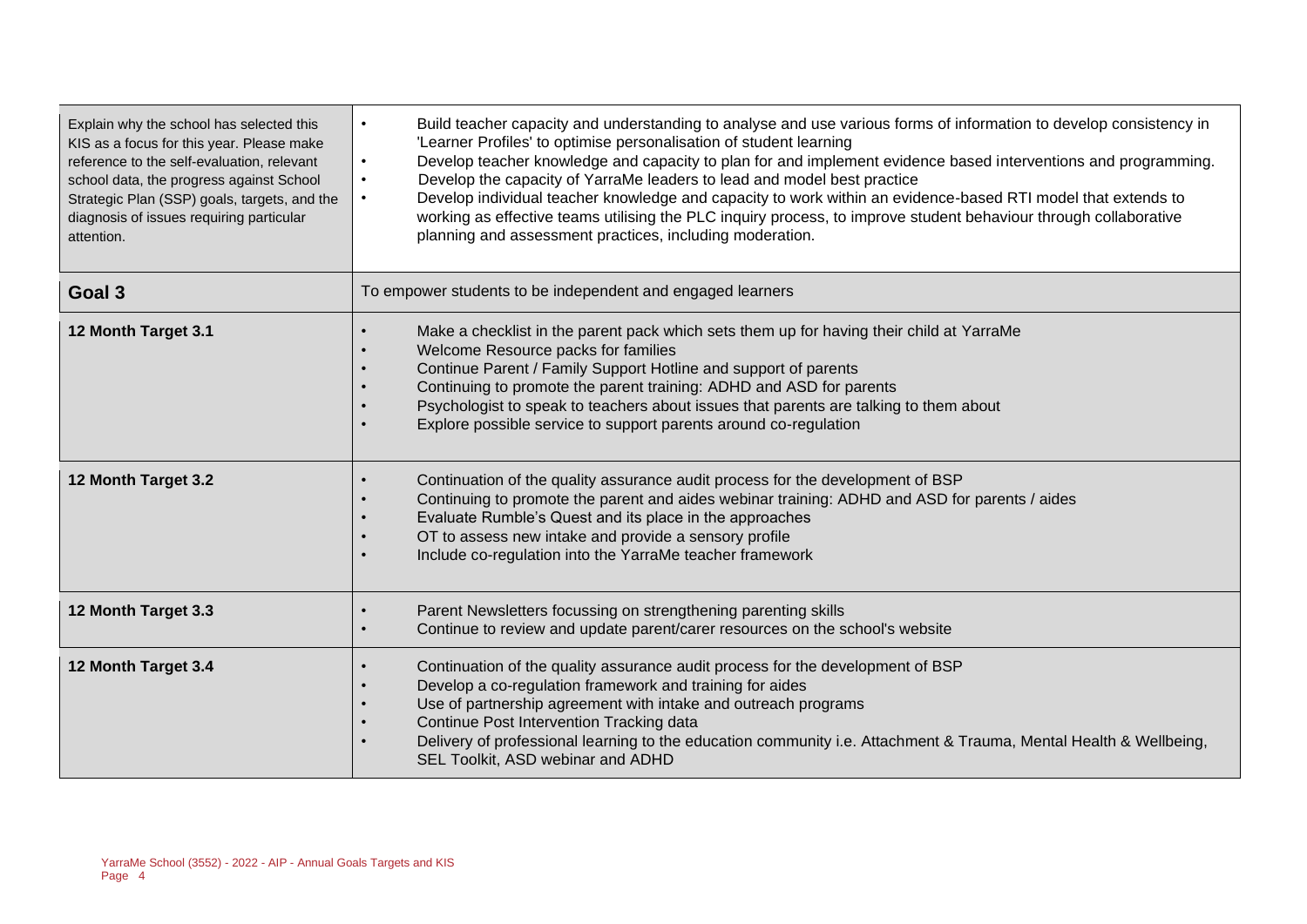| <b>Key Improvement Strategies</b>                                                                                                                                                                                                                                                         |                                                                                                                                                                                                                                                                                                                                                                                                                                                                                                  | Is this KIS selected for focus this<br>year? |
|-------------------------------------------------------------------------------------------------------------------------------------------------------------------------------------------------------------------------------------------------------------------------------------------|--------------------------------------------------------------------------------------------------------------------------------------------------------------------------------------------------------------------------------------------------------------------------------------------------------------------------------------------------------------------------------------------------------------------------------------------------------------------------------------------------|----------------------------------------------|
| KIS <sub>1</sub><br>Setting expectations and promoting<br>inclusion                                                                                                                                                                                                                       | Provide support to early childhood educators in preschool settings.                                                                                                                                                                                                                                                                                                                                                                                                                              | No                                           |
| KIS <sub>2</sub><br><b>Empowering students and building</b><br>school pride                                                                                                                                                                                                               | Empower families and caregivers to support their child.                                                                                                                                                                                                                                                                                                                                                                                                                                          | Yes                                          |
| Explain why the school has selected this<br>KIS as a focus for this year. Please make<br>reference to the self-evaluation, relevant<br>school data, the progress against School<br>Strategic Plan (SSP) goals, targets, and the<br>diagnosis of issues requiring particular<br>attention. | Continue implementation of Resilience, Rights and Respectful Relationship (4Rs) within YarraMe School and<br>$\bullet$<br>extended to referring schools<br>Build parent/carer capacity and understanding to support their child at home<br>Refine multi-tiered support within the SWPBS framework. Review fidelity of SWPBS; promote positive behaviour<br>$\bullet$<br>strategies to the families<br>Development of resources aimed to strengthen the parenting skills of families<br>$\bullet$ |                                              |
| Goal 4                                                                                                                                                                                                                                                                                    | To improve student learning outcomes                                                                                                                                                                                                                                                                                                                                                                                                                                                             |                                              |
| 12 Month Target 4.1                                                                                                                                                                                                                                                                       | Data collection on BOC rating scale in use across mainstream schools<br>Mainstream teachers to use BOC when visiting YarraMe<br>Explore what training topics we will film and develop scripts around SEL<br>$\bullet$<br>Explore creating a webinar for how to use SEL to develop a plan<br>$\bullet$<br><b>Explore Swivl robots</b><br>$\bullet$                                                                                                                                                |                                              |
| 12 Month Target 4.2                                                                                                                                                                                                                                                                       | Use of partnership agreement with intake and outreach programs<br>Continue Post Intervention Tracking data<br>Speech Pathologist to continue to align SSIS with a pragmatics program<br>Create training videos for aspects of the SEL framework for teachers post-intervention<br>$\bullet$<br>Explore micro-credential link with Latrobe Uni for course for aides<br>$\bullet$                                                                                                                  |                                              |
| 12 Month Target 4.3                                                                                                                                                                                                                                                                       | Pragmatics Language Profile developed for each student<br>Create training videos for aspects of the SEL framework for teachers post-intervention                                                                                                                                                                                                                                                                                                                                                 |                                              |